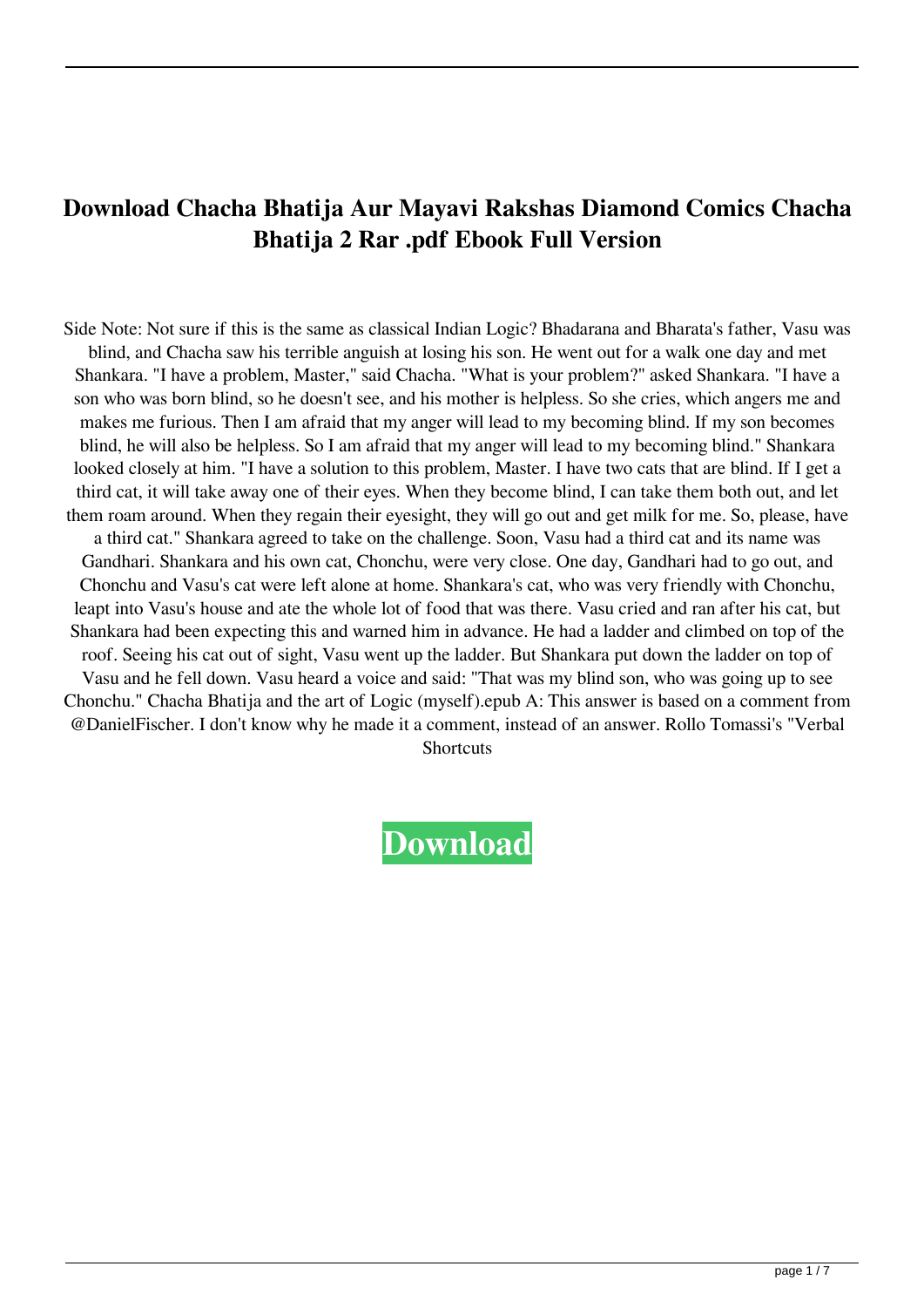It was in the year of 1972 when first time two Pandavas were sharing the same wife. It was the time when the king was playing with his subject (Pandavas). He was dividing land and

distributing the same to the two Pandavas. The king was divided two jewels, a diamond and a pearl. He was giving one jewel to each Pandava. But when he gave the second jewel (two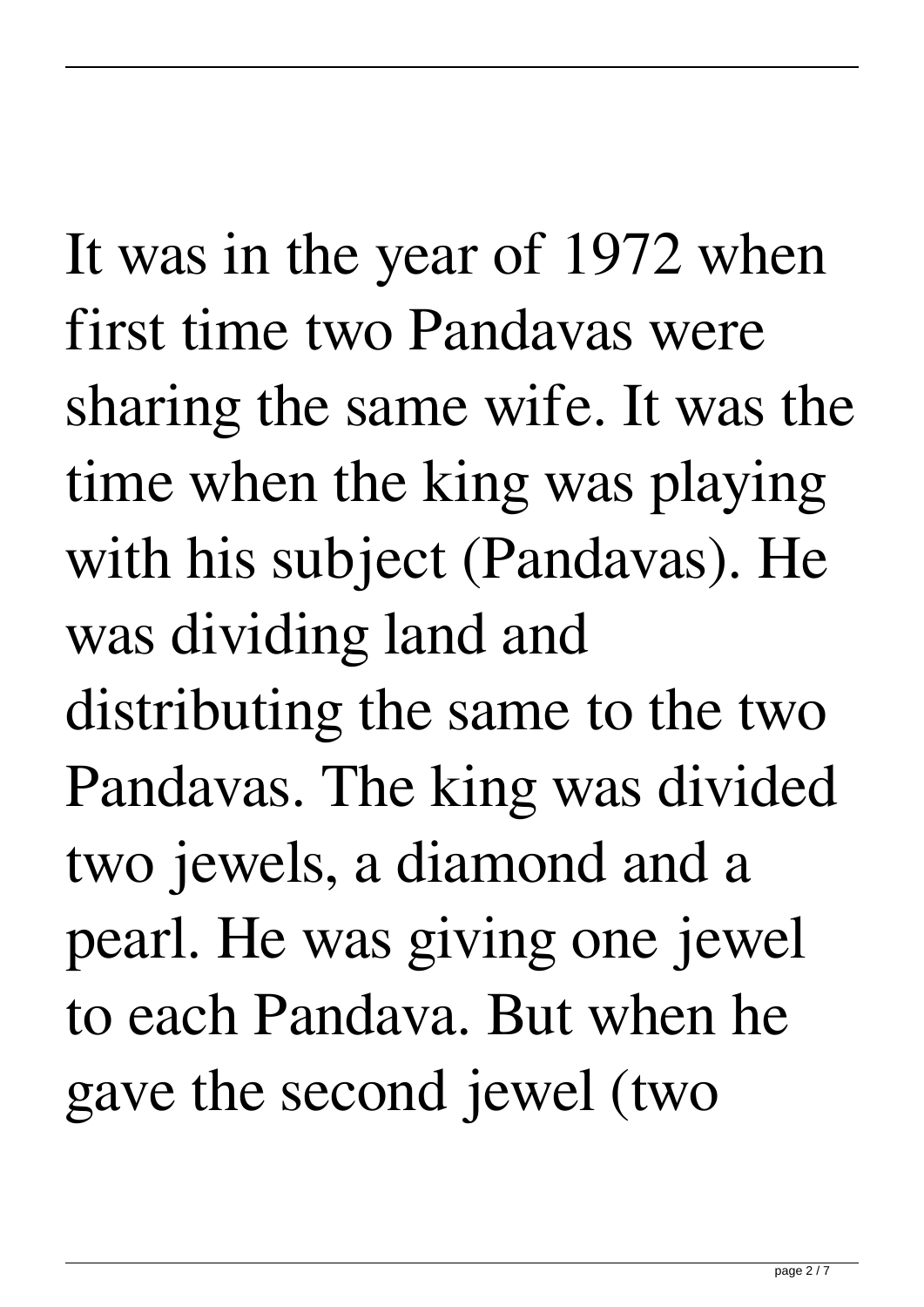diamonds) to the two Pandavas, they both started arguing over who will get the two diamonds. The pandavas fought against each other. Both of them tried to fight with each other and the fight was going on between the two brothers. One brother was fighting for the past. The other brother was fighting for the present. Both of them were fighting for the present. But on that day, a nag was there. It was like a mirror of the entire story.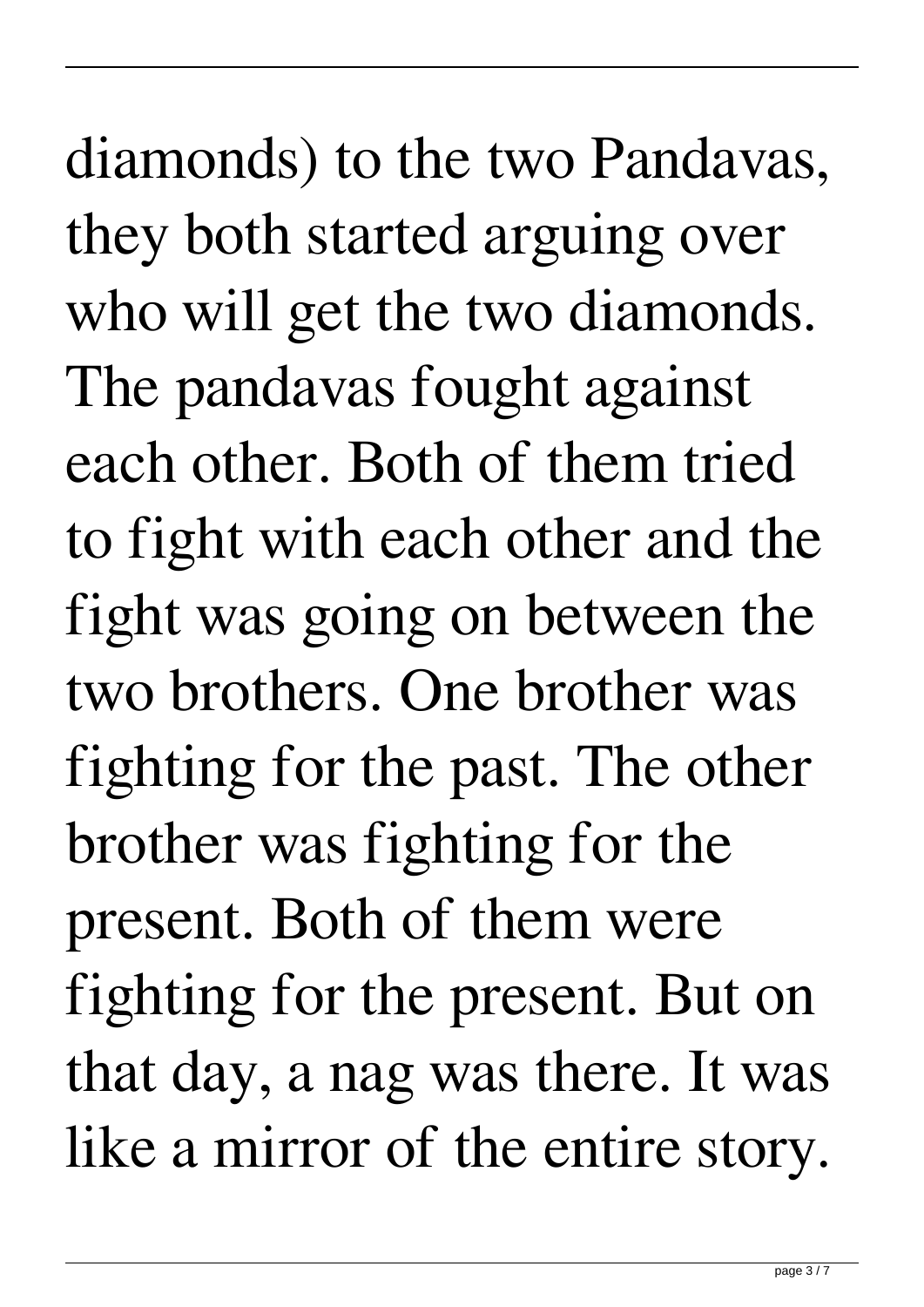It was like a book that was written on the stone of the mirror. This mirror told the whole story of the two brothers. The nag was given the task of writing the whole story of the Pandavas. This was known as Chacha Bhatija, written by Devagyani-9, It is a historical novel of Mahabharata. This was a rare historical novel that was published in 1962. It was written by Devagyani-9. This story of Chacha Bhatija written by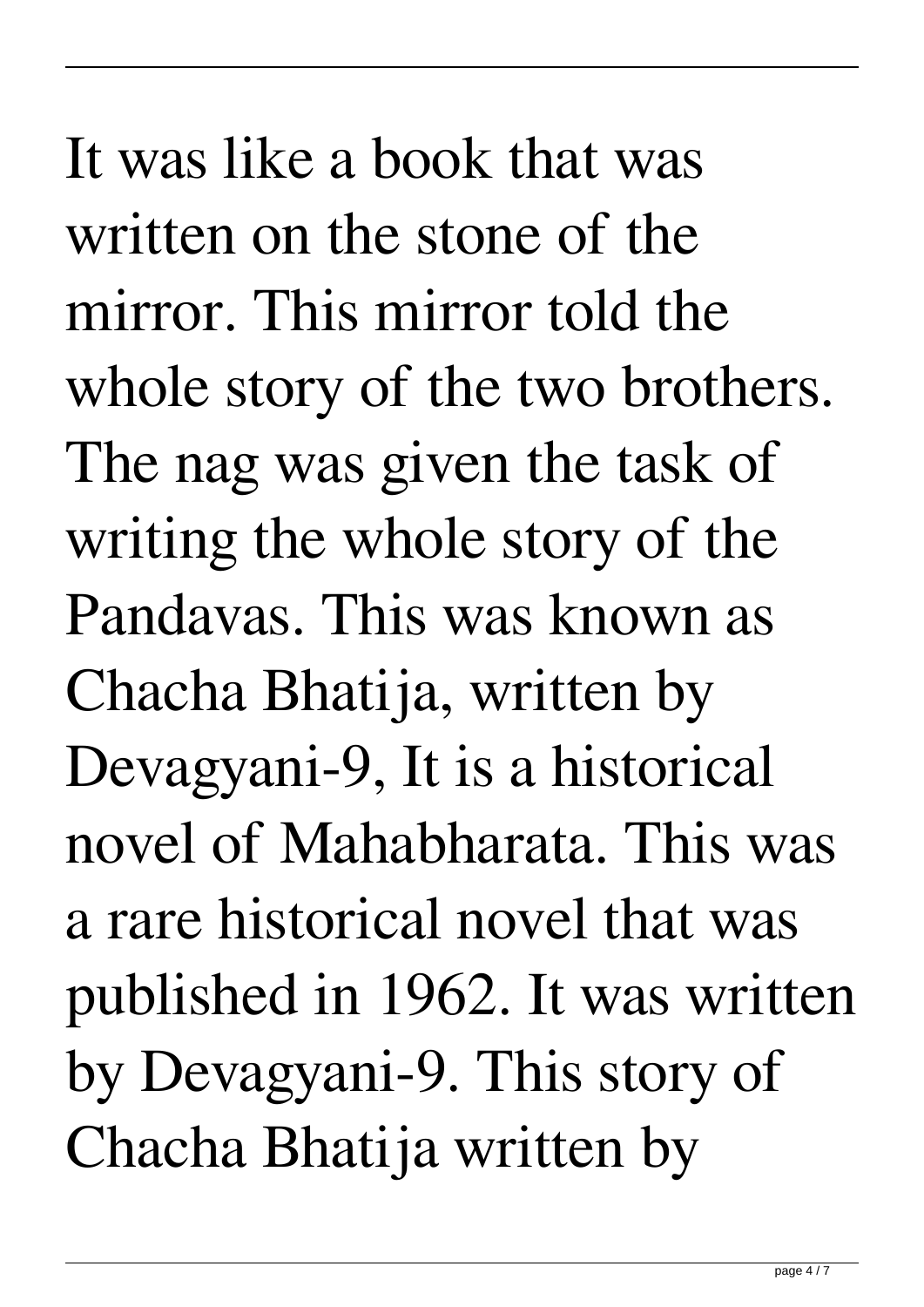Devagyani-9 was published by Motilal Bansal in the year 1962. Story and plot One day when the two brothers were fighting, suddenly a nag appeared. The nag was like a mirror that showed the whole story. The nag showed the whole story that happened. Then the brothers started getting frightened and they started thinking that they are in a trap. Then the brothers looked into the mirror and they were shocked. The two brothers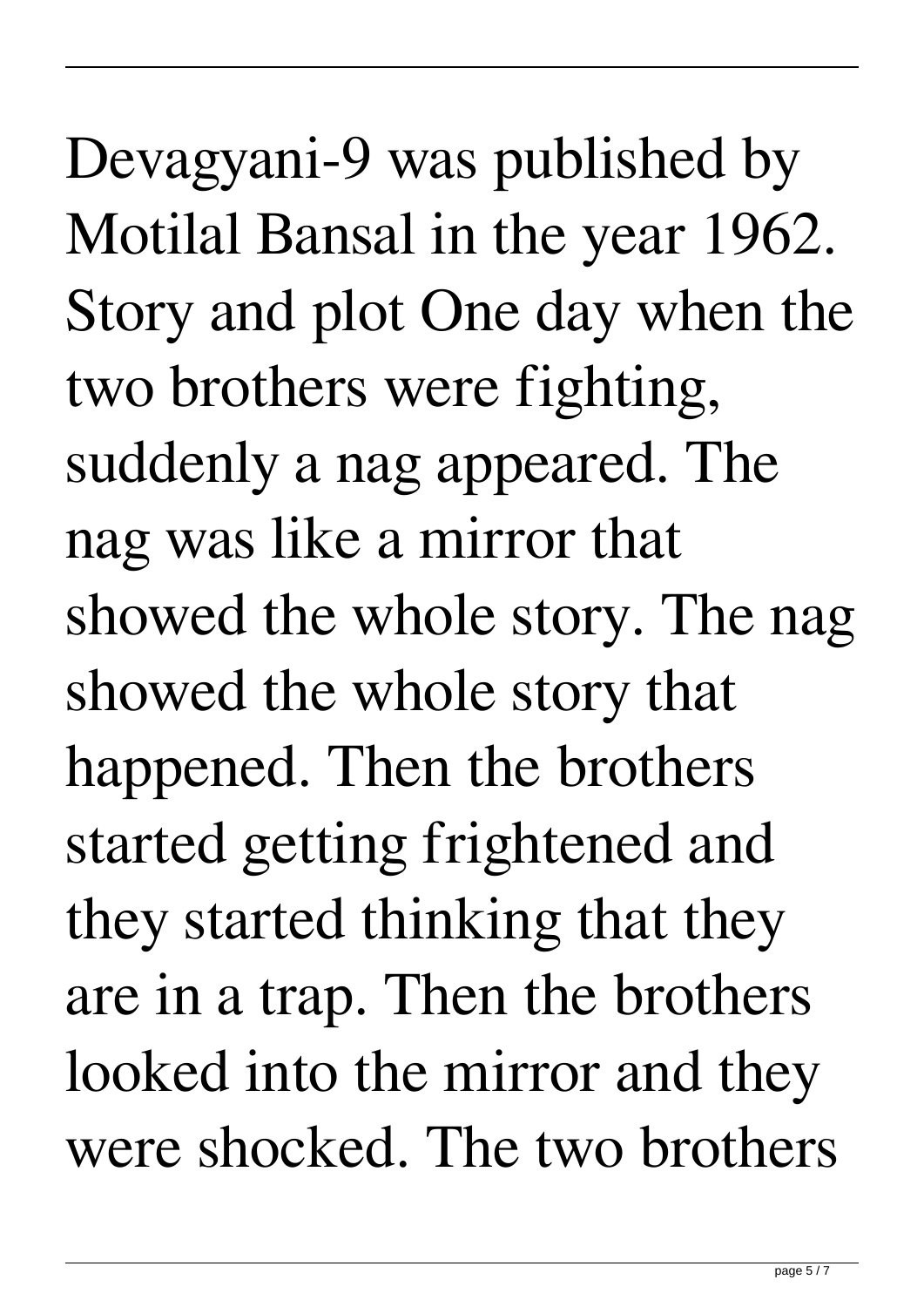were scared and they were thinking that they are going to be thrown to their death. Then the brothers told the nag that they are going to kill each other. Then the nag started thinking about the whole story. He knew that the nag was like a mirror and he was a mirror of the entire story. The mirror was showing the entire story. After some time, the mirror told the story to the two brothers. The nag told the story to the two brothers that